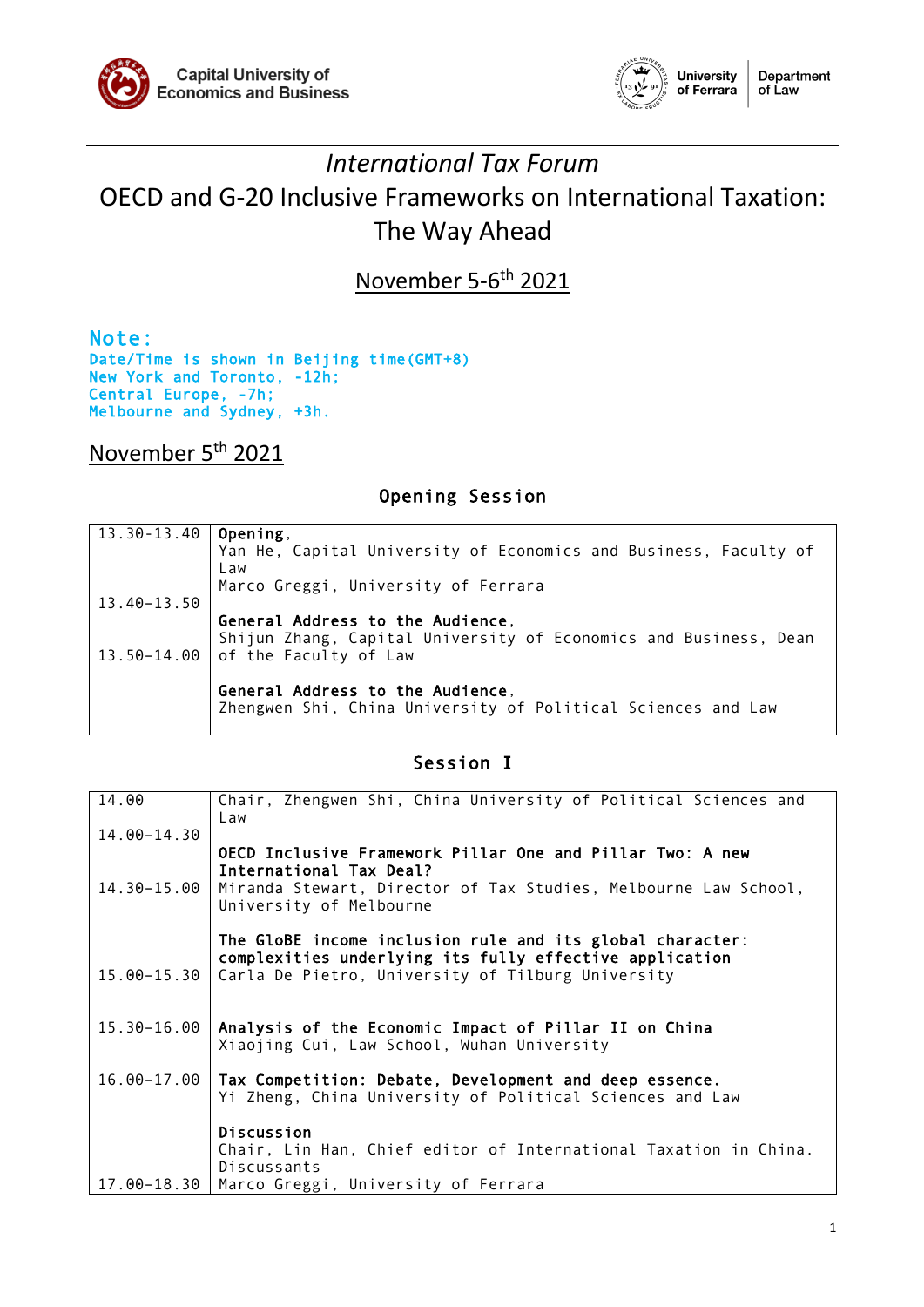



| South Wales  |  |  |  | Yan Xu, School of Taxation and Business Law, University of New |  |
|--------------|--|--|--|----------------------------------------------------------------|--|
| Dinner Break |  |  |  |                                                                |  |

### Session II

| 18.30           | Chair, Wei Xiong, Director of the Center for Tax Law of Wuhan<br>University and Vice President of China Society for Fiscal and Tax<br>Law.                                               |
|-----------------|------------------------------------------------------------------------------------------------------------------------------------------------------------------------------------------|
| 18.30-19.00     | Impact of the New World Tax Order on Small Countries                                                                                                                                     |
| 19.00-19.30     | Wenz Martin, Head of Institute for Finance, University of<br>Liechtenstein, Vaduz.                                                                                                       |
| $19.30 - 20.00$ | Progressive Formulary apportionment: the Case for Amount "D"<br>Mitchell Kane, Gerald L. Wallace Professor, Editor in Chief of<br>the Tax Law Review, New York University School of Law, |
| $20.00 - 20.30$ | What Lies Beneath: Global consensus and the World Tax Order.<br>Jinyan Li, Former Interim Dean of Osgoode Hall Law School, York<br>University,                                           |
| $20.30 - 21.30$ | One view of the Cathedral: The Global Tax Agreement and the<br>impact on the East - West relation<br>Marco Greggi, Department of Law, University of Ferrara, Italy.                      |
|                 | Discussion<br>Chair, Wei Xiong, Director of the Center for Tax Law of Wuhan                                                                                                              |
|                 | University and Vice President of China Society for Fiscal and Tax<br>Law.                                                                                                                |
| $21.30 - 21.40$ | Discussants<br>Yansheng Zhu, vice Director of Center for International Tax Law &<br>Comparative Taxation, Xiamen University Law School                                                   |
|                 | Bristar Mingxing Cao, Director of China International Tax Center<br>(CUFE), EC Member of International Fiscal Association (IFA)                                                          |
|                 | Concluding Remarks<br>Zhengwen Shi, China University of Political Sciences and Law                                                                                                       |

# November 6<sup>th</sup> 2021

## Session III

| 14.00           | Chair, Marco Greggi, Department of Law, University of Ferrara.             |
|-----------------|----------------------------------------------------------------------------|
|                 |                                                                            |
|                 |                                                                            |
|                 | $14.00-14.30$   A Global Minimum Carbon Price and the developing Countries |
|                 | Yan Xu, School of Taxation and Business Law, University of New             |
|                 |                                                                            |
|                 | South Wales                                                                |
| $14.30 - 15.00$ |                                                                            |
|                 |                                                                            |
|                 | Emissions Taxation in Europe: Co2 and Plastic Materials.                   |
|                 |                                                                            |
|                 | Adriano Di Pietro, European School of Advanced Tax Studies,                |
|                 | 15.00-15.30 University of Bologna, Italy                                   |
|                 |                                                                            |